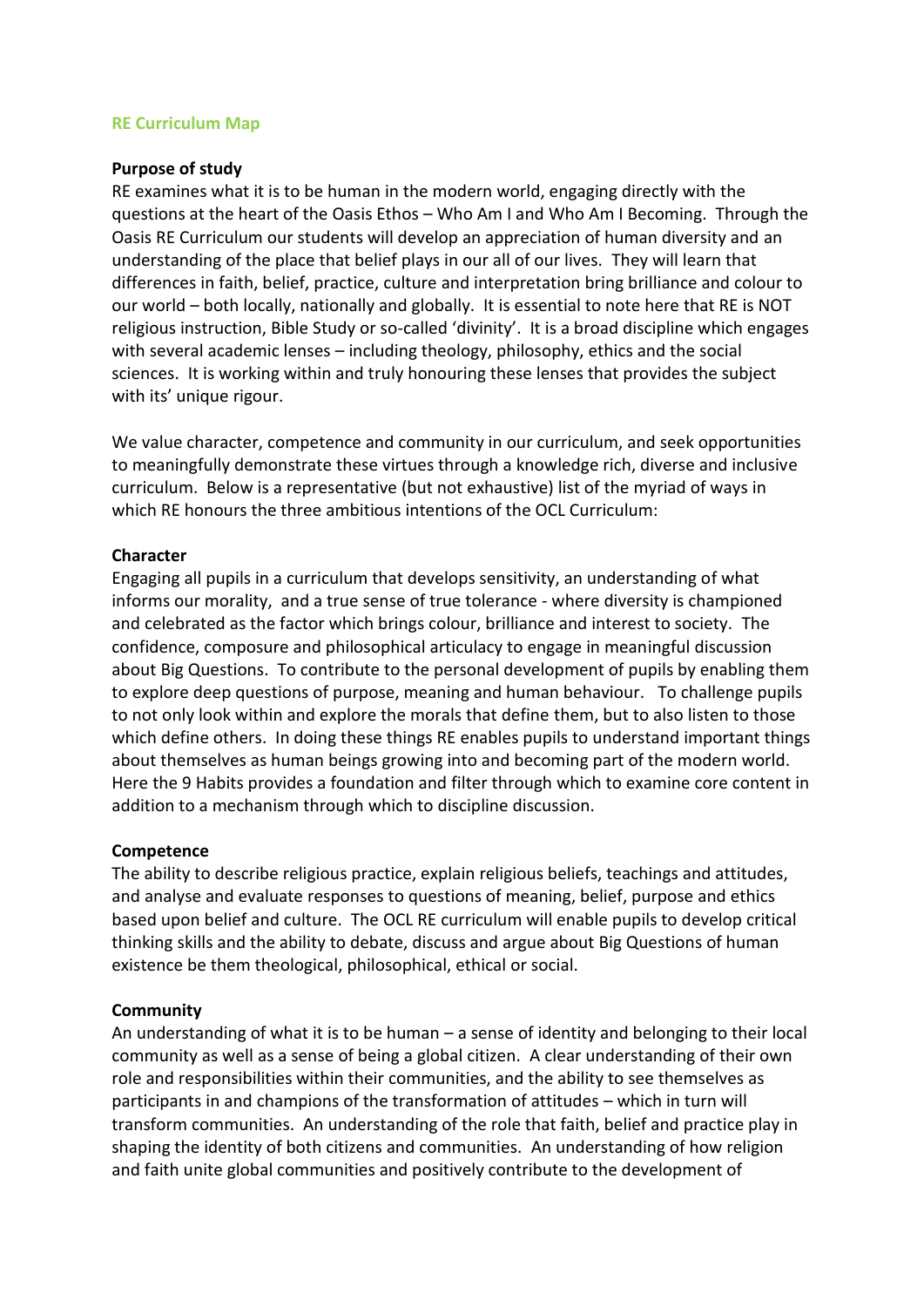individual and communal character. An understanding of how to participate within their community on a positive and meaningful level to create cohesion.

## **Core concepts and principles of progression**

We know that the RE domain is huge and expansive and we cannot teach it all. We want to give pupils access to a curriculum that provides strong knowledge and understanding of Christianity and a broad access to world religions and non-faith belief systems, whilst providing depth through the examination of key themes of enquiry. It is also essential that this is done in a meaningful and relevant way, so that the core message - that irrespective of our own faith or perceived lack of it belief is something that unites us all – is not lost. The Oasis RE Curriculum is carefully planned so that knowledge and understanding of major world religions and of key ethical, philosophical and social science concepts are developed overtime. Pupils are challenged not just to learn about but also to learn from and through the study of religion, faith practice, philosophy and ethics. As such, developmentally appropriate themes are planned into each Year at KS3, enabling pupils to use knowledge and understanding of religion, faith, belief and practice from previous themes as buildingblocks to inform study. The Oasis curriculum examines both religious and non-religious beliefs and practices.

## **Core Concepts for the OCL RE Curriculum fall into three broad categories:**

Knowledge and understanding of religion and belief.

Within this the 2 traditional attainment targets of 'learning about' and 'learning from' are honoured. The curriculum is sequenced to enable pupils to develop an understanding of the core concepts that underpin faith and belief in the modern world. For example ahimsa, the sanctity of life, ummah and covenant. The skills needed to develop an understanding of the meaning, purpose and interpretation of sacred texts as sources of authority are spiralled throughout themes of study. In addition to this, stories and accepted wisdoms from within faith and cultural traditions – for example the Parables of Jesus, the life of Muhammad as represented through the Hadith, the wisdoms of Siddhartha Gautama – as a mechanism to gain insight into religious belief and the socio-historical framework of religions and communities.

## **Religion in Real World Contexts.**

Through the examination of broad themes of enquiry, pupils are able to see the place, relevance and application of faith, non-faith, philosophy and ethics in broad and real-world contexts. Pupils are also guided to explore and understand the reality of lived religions locally, nationally and globally – to develop a true understanding of the impact of belief and tradition on human lives as relevant to today and to be conscious about the excessive homogenising of belief and practice and the stereotyping of faith members.

# **The Three Lenses of RE**

The curriculum is built thematically, enabling pupils to see the place, relevance and application of social science, theology, philosophy and ethics in everyday life. Philosophical and ethical questions relating to faith, meaning, purpose, identity and justice are posed throughout the curriculum, with pupils given meaningful opportunities to engage in discussion around key issues. Sociological interpretations of issues such as prejudice, equality, what it is to be human, and extremism will be examined.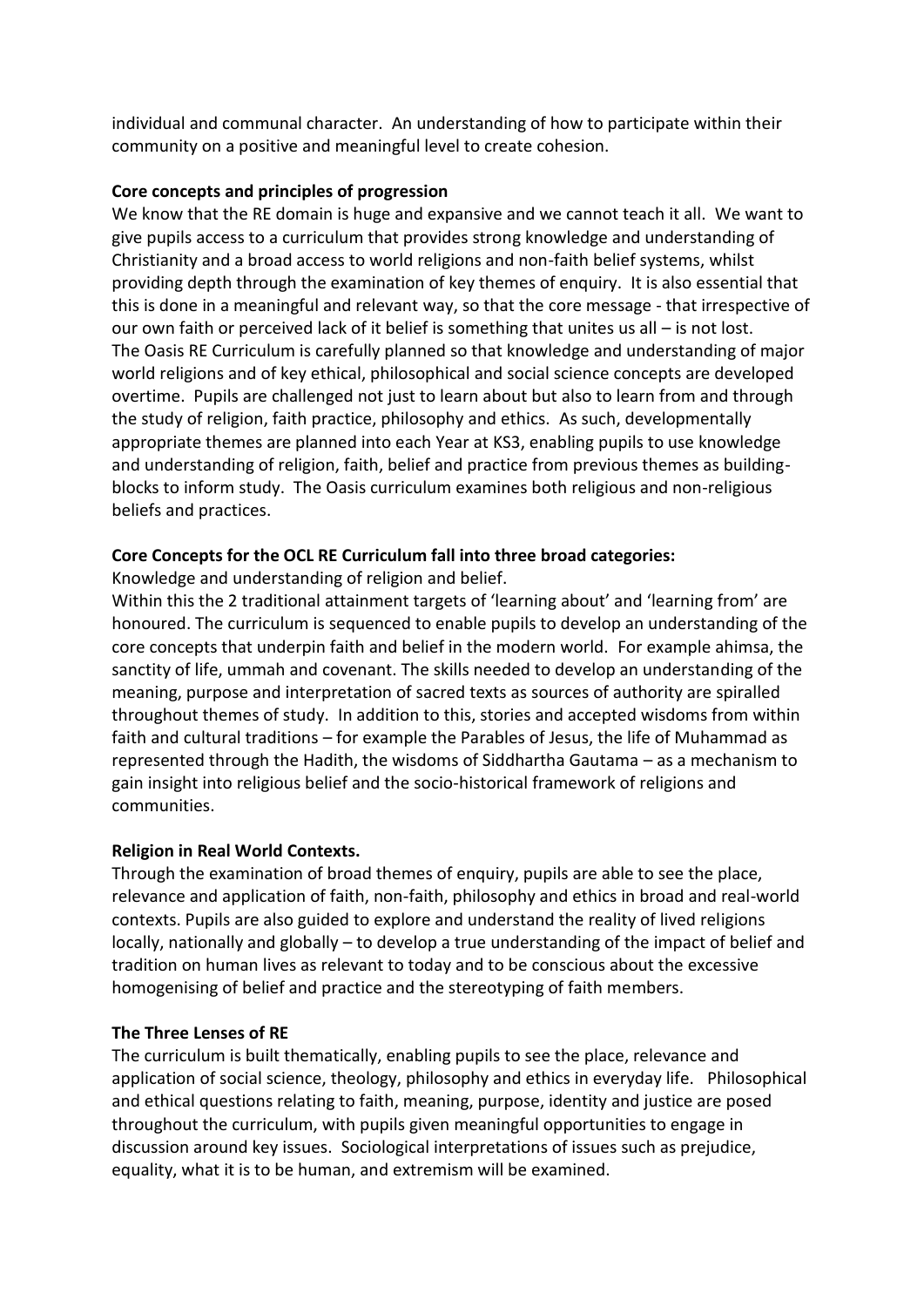# **Aims/outcomes**

Through our carefully sequenced and ambitious curriculum we intend that our curriculum will equip pupils with the knowledge, skills and understanding to:

• Use and deploy a wide range of religious and philosophical specialist terminologies,

• Discuss, explore and question core concepts, religious teachings and practices, such as the sanctity of life,

• Discuss, reflect upon and develop arguments about philosophical and ethical issues, such as whether it makes sense to believe in God in the modern world.

• Reflect on the importance of religion, faith and belief in creating identity, morality and community,

• Understand how faith, spirituality, belief, and religious teachings drive the actions, practices and opinions of humans,

• Explore the interaction between religion, faith and belief and key ethical and moral issues, and the range of convictions that exist around these,

• To make reasoned and informed judgements about religious and moral issues with reference to the teachings and beliefs of principle religions, in addition to those represented by 'non-faith' groups such as Humanists,

• Investigate issues of justice, injustice, equality and diversity, and explore how faith drives responses to these,

• Sensitively interact with issues of contention within religion, philosophy and society, such as extremism and euthanasia.

• Explore the ways in which belief and practice differ both between and within religions,

• Enable pupils to develop their character, confidence an personal sense of morality through the discussion of key ethical, religious and moral issues,

• Develop positive, balanced and informed attitudes of respect towards others who hold different views to themselves, be them religious or non-religious.

• To challenge our own opinions and perceptions of the world around us (locally, nationally and globally) by reflecting upon what we think and why we think it.

# **Evaluation and Impact OCL R.E. Curriculum: Long Term Plan**

Year 7

The OCL RE Curriculum honours the understanding that learners need to acquire both breadth and depth of knowledge in order to have the ability to successfully progress. This knowledge becomes more complex as pupils move through KS3 (for example, through the acquisition of progressively more challenging philosophical and theological language, ethical concepts, and sources of authority) whilst simultaneously exposing learners to progressively more sophisticated processes and skills. Ultimately, as our pupils move through KS3, they will be engaging with, discussing, debating and analysing progressively more challenging questions on meaning, purpose, faith and ethics.

In Year 7, pupils will build upon the foundational knowledge of world religions (aka "the Big 6") acquired in primary school through the thematic study of three key themes – Identity, Community and Our World. These themes are sequenced in such a way as to allow learners to build a mental schema of what it is to be a faith member in Modern Britain, whilst posing the meaningful questions about how our identities are shaped and shown, the purpose of